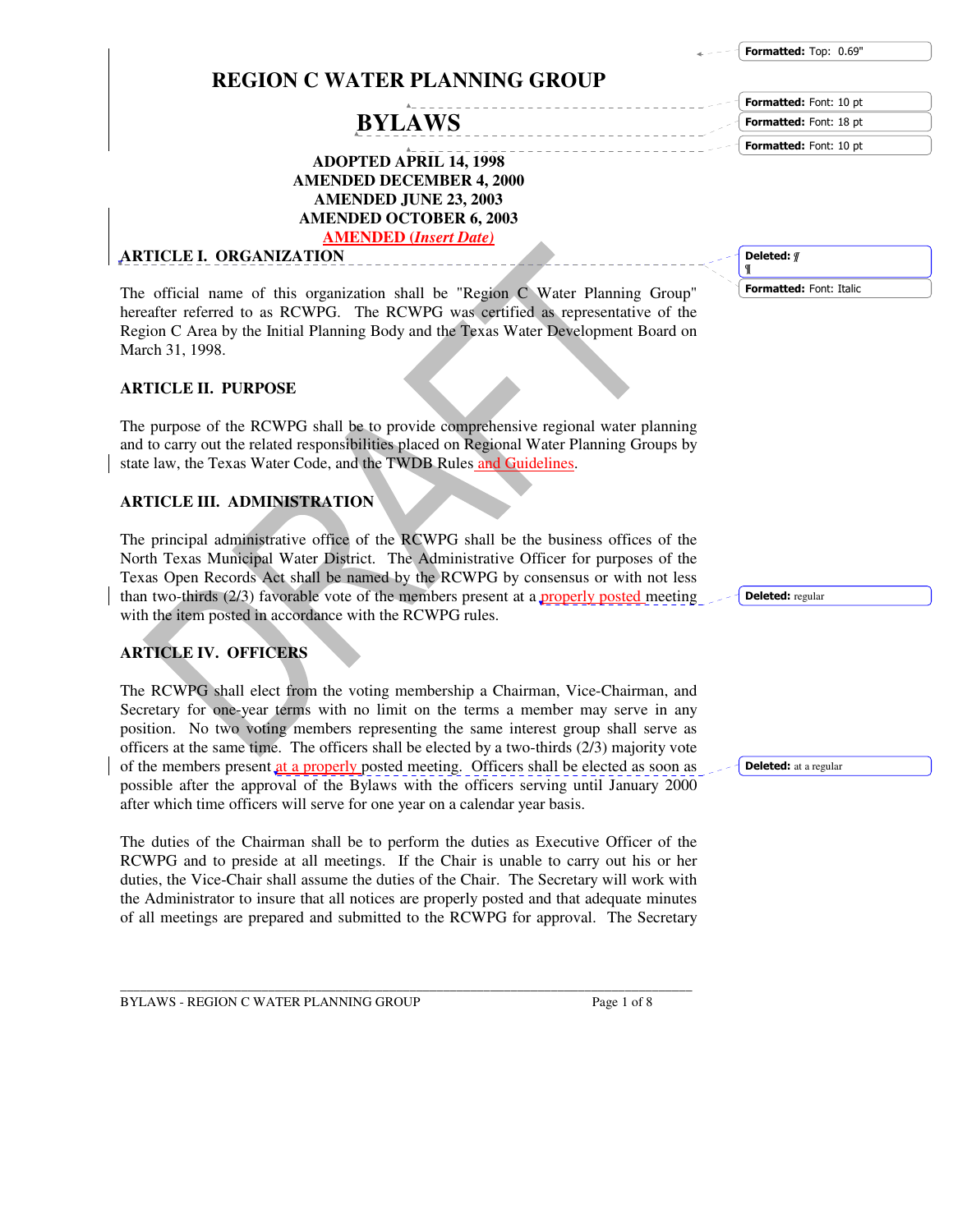shall assume the duties of the Chairman at any properly posted meeting in the absence of the Chairman and Vice-Chairman.

## **ARTICLE V. EXECUTIVE COMMITTEE**

An Executive Committee may be appointed by the RCWPG. The Executive Committee would be composed of the Chairman, Vice-Chairman, Secretary and two members at large. No two voting members representing the same interest group shall serve on the Executive Committee at the same time. The Executive Committee would perform duties as requested in a written resolution approved by two-thirds (2/3) of the voting members present, at a properly posted meeting.

**ARTICLE VI. VOTING MEMBERSHIP**

#### *Section 1. Composition*

The RCWPG as certified is composed of nineteen (19) members representing eleven (11) special interest classifications in accordance with the TWDB Rules. The terms of all initial voting members shall expire November 1, 2001. Upon the expiration of the initial terms, all voting members shall draw lots for additional terms of five (5) years or two (2) years such that half the voting members terms shall expire in two additional years and the other half in five (5) additional years. Thereafter, all terms are for five (5) years. On the expiration of terms, vacancies would be declared in the appropriate classifications with nominations and selection to fill the vacancies in accordance with Section 2 of Article VI of these Bylaws.

#### *Section 2. Selection of Members*

After a vacancy occurs of a voting member, the RCWPG shall have an agenda item on the next available publicly posted meeting notice declaring the vacancy and considering nominations from the public and the membership. If no nominations are forthcoming, the Chairman shall appoint a nominating committee to provide nominations at the next regular meeting of the RCWPG. Members' terms whose have expired shall continue to serve on the RCWPG until such time the vacancy created by the expired term has been filled. Selection of any voting member must be approved by two-thirds (2/3) of the voting members present at a properly posted meeting.

#### *Section 3. Additional Members*

The voting members of the RCWPG may from time to time elect additional members when two-thirds (2/3) of the voting members present at a properly posted meeting agree that a special interest category needs additional representation or that representation is necessary from an additional special interest category in the region. *Section 4. Attendance*

All voting members shall make a good faith effort to attend all RCWPG meetings. Three consecutive unexcused absences or absence from at least half of the sum of all the

\_\_\_\_\_\_\_\_\_\_\_\_\_\_\_\_\_\_\_\_\_\_\_\_\_\_\_\_\_\_\_\_\_\_\_\_\_\_\_\_\_\_\_\_\_\_\_\_\_\_\_\_\_\_\_\_\_\_\_\_\_\_\_\_\_\_\_\_\_\_\_\_\_\_\_\_\_\_\_\_\_\_\_\_\_ BYLAWS - REGION C WATER PLANNING GROUP Page 2 of 8

**Deleted:** No later than thirty (30) calendar days Deleted: a Deleted: a

Deleted: in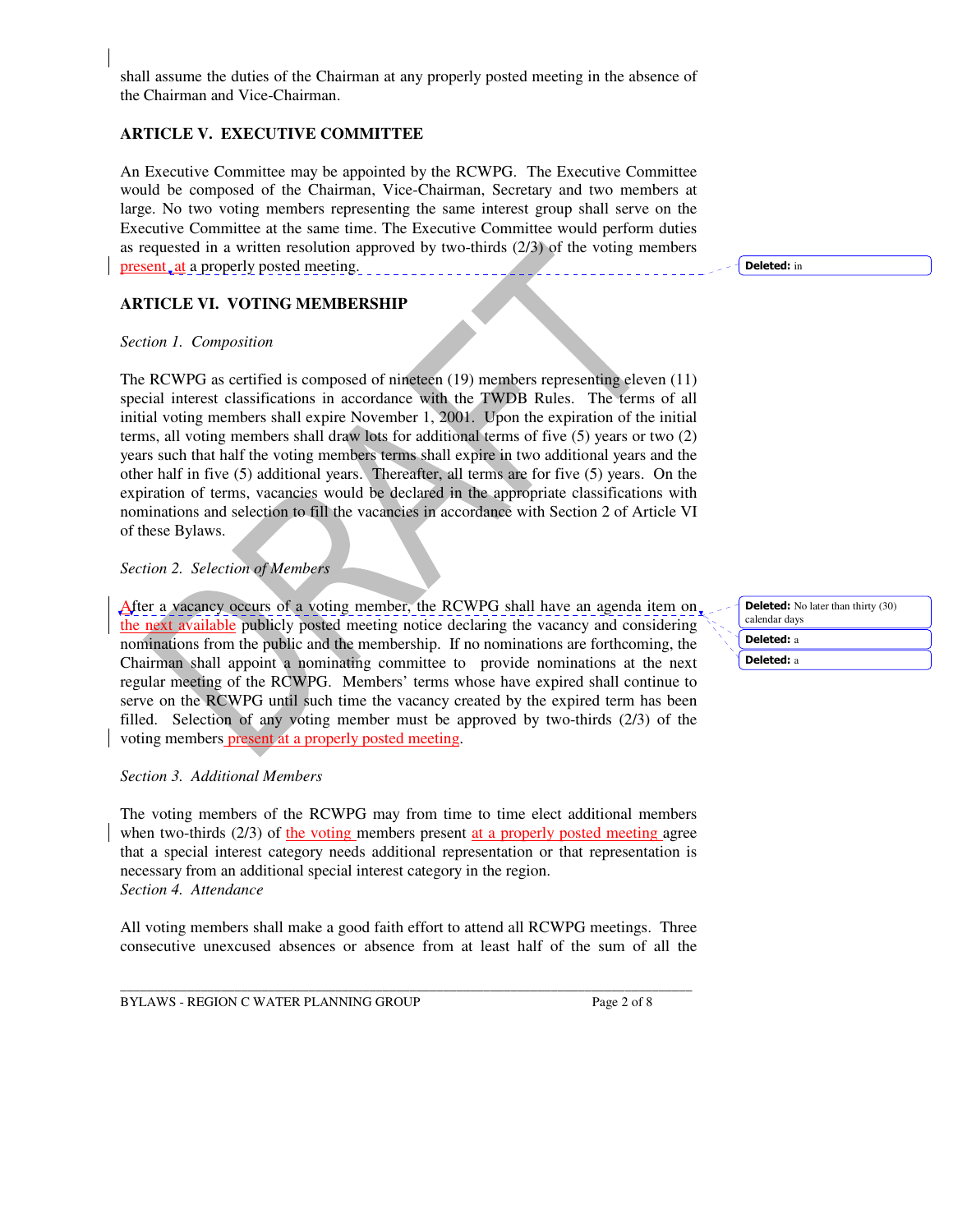meetings held in any one calendar year shall serve as grounds for removal. The Chairman shall excuse an absence if it is made known to the Chairman prior to the beginning of the meeting that the absence is due to personal illness, family emergency, jury or military duty, other responsible duties that appear in the judgment of the Chairman to be reasonable or if a designated alternate attends the meeting in place of the member.

#### *Section 5. Designated Alternates*

Each member, shall designate an alternate to represent them when the member is unable to attend a meeting. Alternate should be designated in writing to the Chairman prior to the first meeting the designated alternate will appear on behalf of the member. The Chairman shall not recognize the designation of more than one (1) alternate per member at any given time nor recognize more than two (2) alternate designations per member per calendar year. The designated alternate shall have the same voting privileges and duties as the member except that an alternate may not serve as an officer.

*Section 6. Removal of Voting Member*

Grounds for removal of voting members shall be:

- 1) Engaging in excessive absenteeism as defined under Section 4 of this Article;
- 2) Death;
- 3) Resignation;
- 4) Failure to abide by the code of conduct provisions set forth under Article X;
- 5) Appointment of a successor by the voting members upon expiration of the member's term;
- 6) Change in status so that the member no longer represents the interest he or she was selected to represent;
- Falsifying documents;
- 8) Any other serious violation of these Bylaws as may be determined by the voting members; or,
- 9) The voting member's designated alternate engages in any acts described in subdivisions  $(4)$ ,  $(7)$ , or  $(8)$  of this subsection;
- 10) Conduct which hinders the regional planning efforts of RCWPG.

The Chairman or any three (3) voting members may bring a charge against another voting member for violation of these Bylaws. The Chairman, upon receiving the information, will request in writing the accused member to respond to the charges. The matter would then be referred to the RCWPG at a regular meeting. The removal of any member shall require a two-thirds  $(2/3)$  vote of the total voting membership. Any vacancies created by the removal of a voting member would be filled in accordance with the selection process (Article VI, Section 2).

## **ARTICLE VII. NON-VOTING MEMBERSHIP**

*Section 1. Mandatory Members*

\_\_\_\_\_\_\_\_\_\_\_\_\_\_\_\_\_\_\_\_\_\_\_\_\_\_\_\_\_\_\_\_\_\_\_\_\_\_\_\_\_\_\_\_\_\_\_\_\_\_\_\_\_\_\_\_\_\_\_\_\_\_\_\_\_\_\_\_\_\_\_\_\_\_\_\_\_\_\_\_\_\_\_\_\_ BYLAWS - REGION C WATER PLANNING GROUP Page 3 of 8

Deleted: or

Deleted: may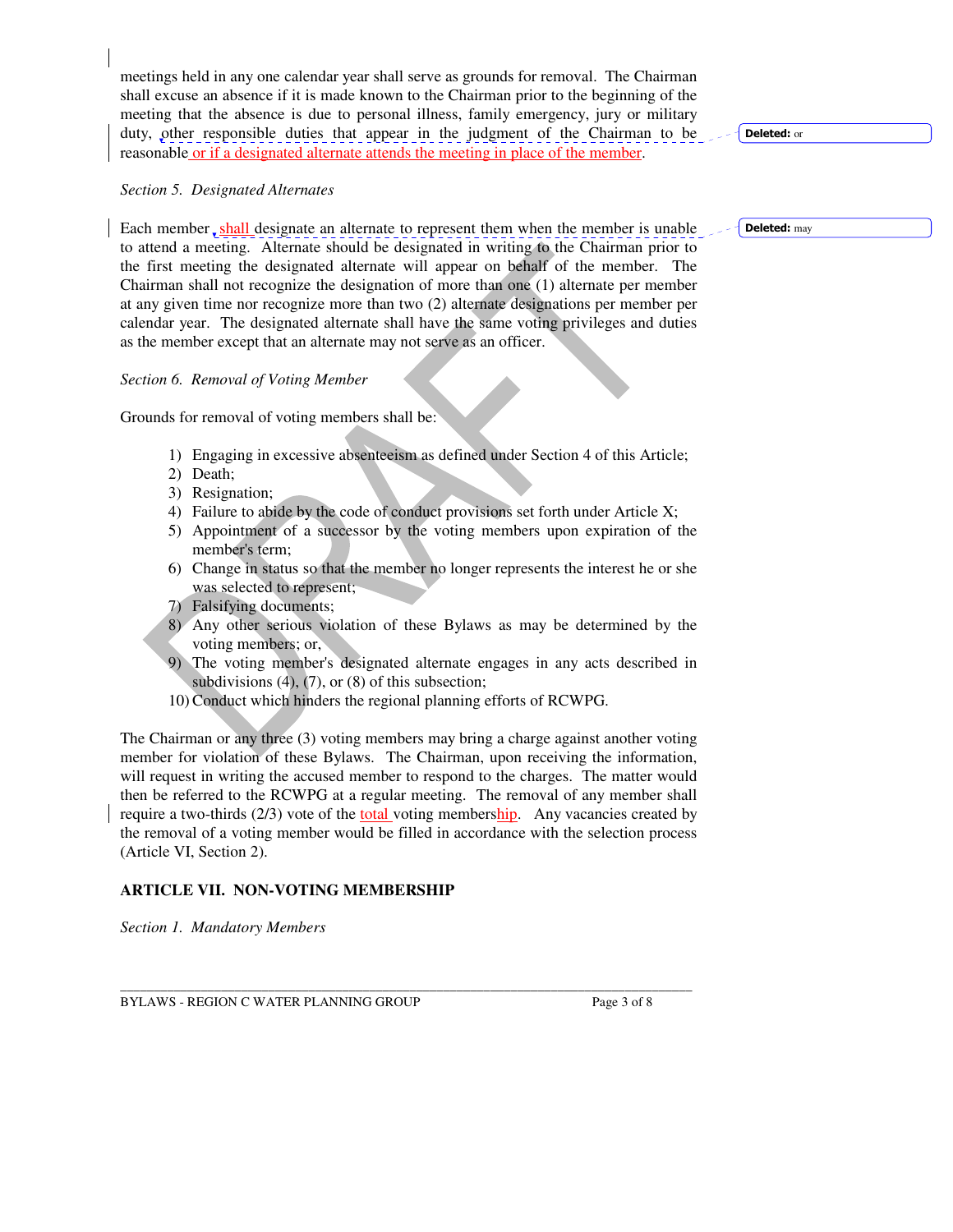The RCWPG shall appoint a staff member of the TWDB to be designated by the Executive Administrator, a staff member of the Texas Parks and Wildlife Department designated by its Executive Director, a member of each adjacent regional water planning group as designated by the adjoining group, and a representative with each entity with headquarters located in another regional water planning area in which holds surface water rights authorizing a diversion of 1,000 acre feet a year or more in the regional water planning area or which supplies water under contract in the amount of 1,000 acre feet a year or more to entities in the regional water planning area or which receives water under contract in the amount of 1,000 acre feet a year or more to entities in the regional water planning area or which receives water under contract in the amount of 1,000 acre feet a year or more from the regional water planning area. These non-voting members shall serve with an indefinite term of membership and may be removed for the same reasons and with the same process as voting members.

#### *Section 2. Planning Groups*

The RCWPG may join with adjacent regions to form voluntary associations composed of representatives of one or more planning regions. The inter-regional planning committees may coordinate inter-regional issues that will benefit each region and may conduct joint studies of issues effecting their regions. These associations may develop written agreements which shall be binding after approval by each regional water planning group involved.

## **ARTICLE VIII. MEETINGS**

All meetings and hearings of the RCWPG, and/or subgroups shall be posted and open to the public in the manner of a governing body under the Texas Open Meetings Act. The schedule for regular meetings shall be adopted from time to time by the RCWPG at a regular posted meeting by a majority of the members present. All members shall receive an advance notice and agenda at least 72 hours prior to the meeting. No action may be taken on any item that does not appear as an action item on the agenda. Notice is acceptable by first class U.S. mail, facsimile, or electronic media. Special meetings may be called by the Chairman or a majority of the voting members of the RCWPG. **ARTICLE IX. MEETING RULES**

#### *Section 1. Quorum*

A quorum of the RCWPG shall be a simple majority of the voting members or their designated alternates excluding vacancies. A quorum shall be necessary to conduct any business.

#### *Section 2. Robert's Rules of Order*

Except as otherwise provided in these Bylaws, meetings of the RCWPG shall be conducted under the provisions of the most current edition of Robert's Rules of Order. However, failure to follow such rules shall not constitute grounds for an appeal of an action or a decision of the RCWPG.

\_\_\_\_\_\_\_\_\_\_\_\_\_\_\_\_\_\_\_\_\_\_\_\_\_\_\_\_\_\_\_\_\_\_\_\_\_\_\_\_\_\_\_\_\_\_\_\_\_\_\_\_\_\_\_\_\_\_\_\_\_\_\_\_\_\_\_\_\_\_\_\_\_\_\_\_\_\_\_\_\_\_\_\_\_

BYLAWS - REGION C WATER PLANNING GROUP Page 4 of 8

| <b>Deleted:</b> its Committees |  |  |
|--------------------------------|--|--|
|                                |  |  |
|                                |  |  |
|                                |  |  |
|                                |  |  |
|                                |  |  |
|                                |  |  |
| Deleted: or                    |  |  |
|                                |  |  |
|                                |  |  |
| Deleted: ¶                     |  |  |
| -Page Break -                  |  |  |
|                                |  |  |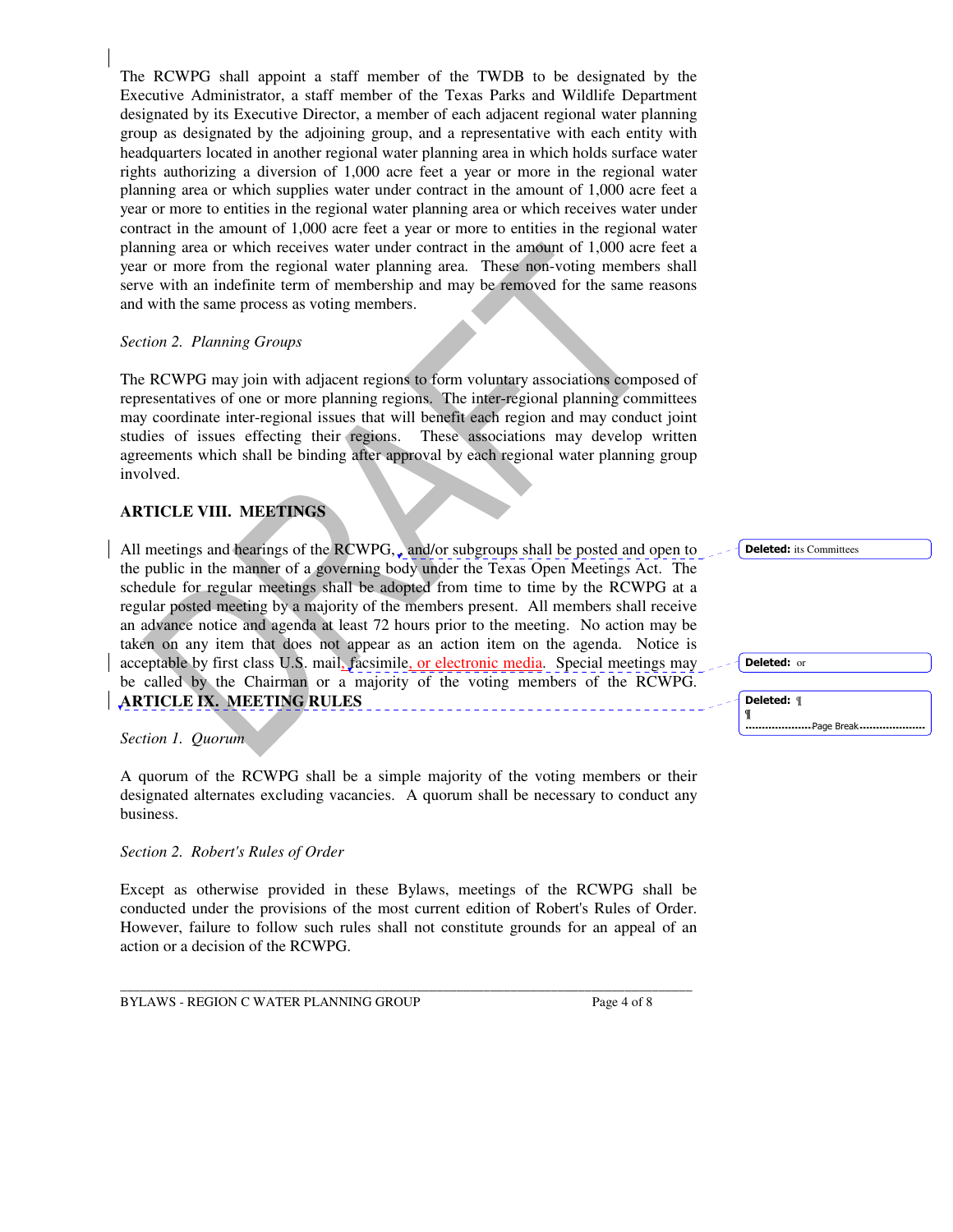#### *Section 3. Minutes*

Written minutes of all meetings shall be prepared and submitted to the appropriate group for approval. The minutes shall include subject of each deliberation, the action taken, and should represent an accurate summary of the meeting. A tape recording of the entire meeting can be substituted for written minutes.

#### *Section 4. Records*

All books and records of the RCWPG shall be maintained by the Administrator in accordance with law for a governmental agency for a period of at least five (5) years.

#### *Section 5. Copying*

All information under the Open Records Act shall be available for public inspection during the normal business hours of the Administrator. The procedures and fees for copying and inspection shall be the same as those used by the Administrator for its own public records.

#### *Section 6. Availability of Reports*

All reports, planning documents, and work product resulting from the products funded by the TWDB shall be made available to the TWDB, the Texas Parks and Wildlife Department, and the Texas Commission on Environmental Quality, or their successor agencies. At least one (1) copy of the approved Regional Water Plan shall be placed in the County Clerk's Office for each county in at least one (1) public library of each county having land within the RCWPG area in accordance with state law, and on the RCWPG website.

## **ARTICLE X. CODE OF CONDUCT**

Members and designated alternates of the RCWPG shall ethically conduct the business of the RCWPG and shall avoid any form or appearance of a conflict of interest, real or apparent, by observing the following:

- 1. No member or designated alternate of the RCWPG shall:
	- a) Solicit or accept gratuities, favors, or anything of monetary value from suppliers or potential suppliers of services, materials, or equipment, including subcontractors under recipient contracts; or,
	- b) Participate in the selection, award, or administration of a procurement where the member or designated alternate has a financial or other substantive interest in the organization being considered for award. Such conflict may be due to any of the following having a financial or familial relationship with the organization:

\_\_\_\_\_\_\_\_\_\_\_\_\_\_\_\_\_\_\_\_\_\_\_\_\_\_\_\_\_\_\_\_\_\_\_\_\_\_\_\_\_\_\_\_\_\_\_\_\_\_\_\_\_\_\_\_\_\_\_\_\_\_\_\_\_\_\_\_\_\_\_\_\_\_\_\_\_\_\_\_\_\_\_\_\_

BYLAWS - REGION C WATER PLANNING GROUP Page 5 of 8

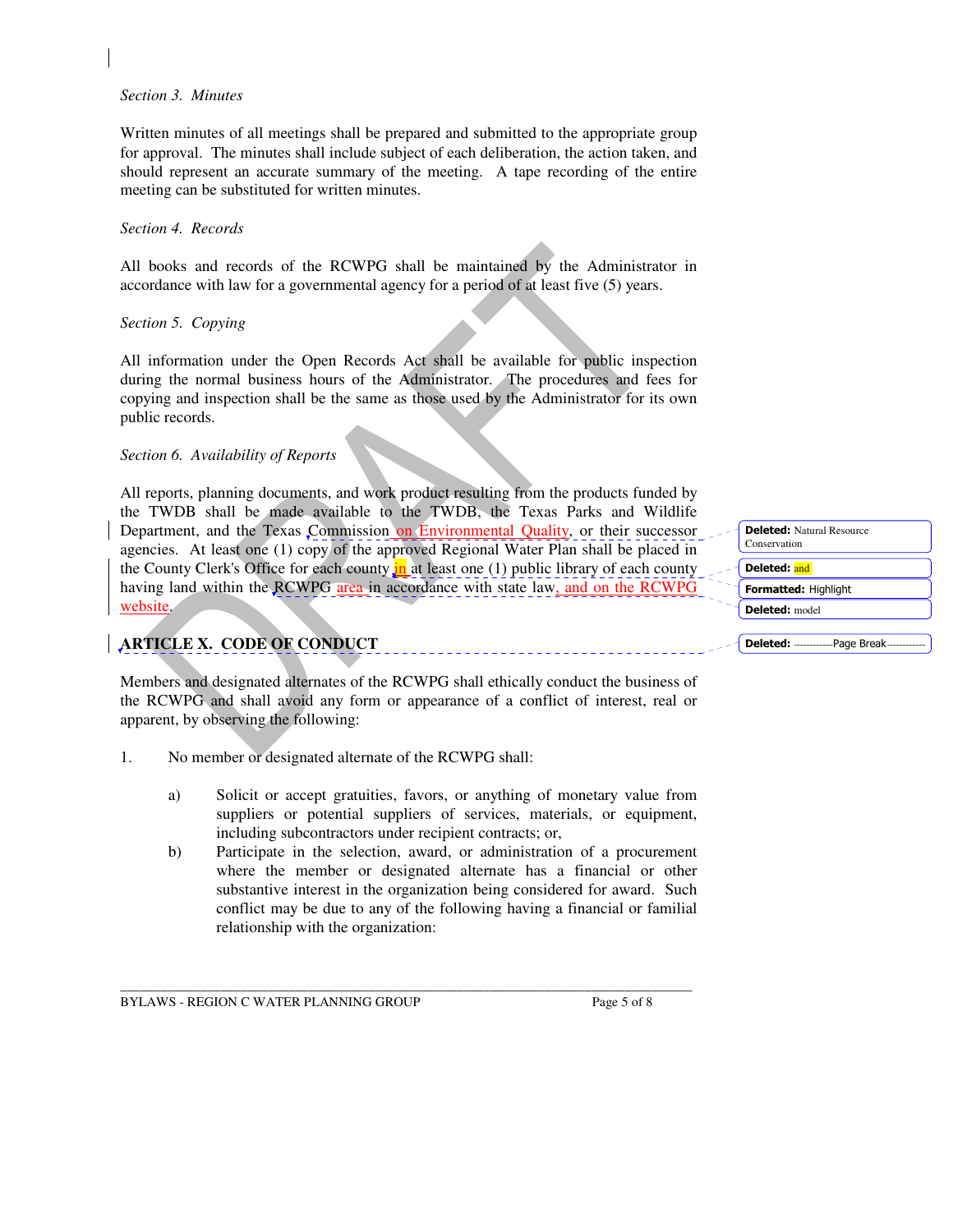- i) the member or designated alternate;
- ii) the member's or designated alternate's family;
- iii) the member's or designated alternate's business partner(s); or
- iv) a person or organization that employs, or is about to employ, any of the persons listed in (i)-(iii) above,
- c) Participate in any deliberation, decision, or vote that would constitute a conflict of interest under federal, state, or local law.
- 2. Potential conflicts of interest shall be clearly stated by the voting member or designated alternate prior to any deliberation or action on an agenda item with which the voting member or designated alternate may be in conflict. Where the potential conflict is restricted to a divisible portion of an agenda item, the Chair may divide the agenda item into parts, at the Chair's discretion, for deliberation and voting purposes. An abstention from participation in deliberations, decisions, or voting and the reasons therefore shall be noted in the minutes.

#### **ARTICLE XI. DECISION PROCESS**

#### *Section 1. Proxies*

Proxies shall not be allowed in any decision making by the RCWPG, its committees, or its subgroups.

#### *Section 2. Consensus*

(a) Use of Consensus. The RCWPG shall attempt to make decisions using a consensus decision-making process. Consensus is an agreement built by identifying and exploring all members'interests and by assembling a package agreement which satisfies these interests to the greatest extent possible. A consensus is reached when voting members agree that their major interests have been taken into consideration and addressed in a satisfactory manner so that they can support the decision of the group. The process of building consensus involves the development of alternatives and the assessment of the impacts of those alternatives.

Consensus does not necessarily mean unanimity. Some members may strongly endorse a particular solution while others may accept it as a workable agreement. A member can participate in the consensus without embracing each element of the agreement with the same fervor as other members, or necessarily having each of his or her interests satisfied to the fullest extent. In a consensus agreement, the members recognize that, given the combination of gains and trade-offs in the decision package and given the current circumstances and alternative options, the resulting agreement is the best one the voting members can make at this time.

*Section 3. Voting*

\_\_\_\_\_\_\_\_\_\_\_\_\_\_\_\_\_\_\_\_\_\_\_\_\_\_\_\_\_\_\_\_\_\_\_\_\_\_\_\_\_\_\_\_\_\_\_\_\_\_\_\_\_\_\_\_\_\_\_\_\_\_\_\_\_\_\_\_\_\_\_\_\_\_\_\_\_\_\_\_\_\_\_\_\_ BYLAWS - REGION C WATER PLANNING GROUP Page 6 of 8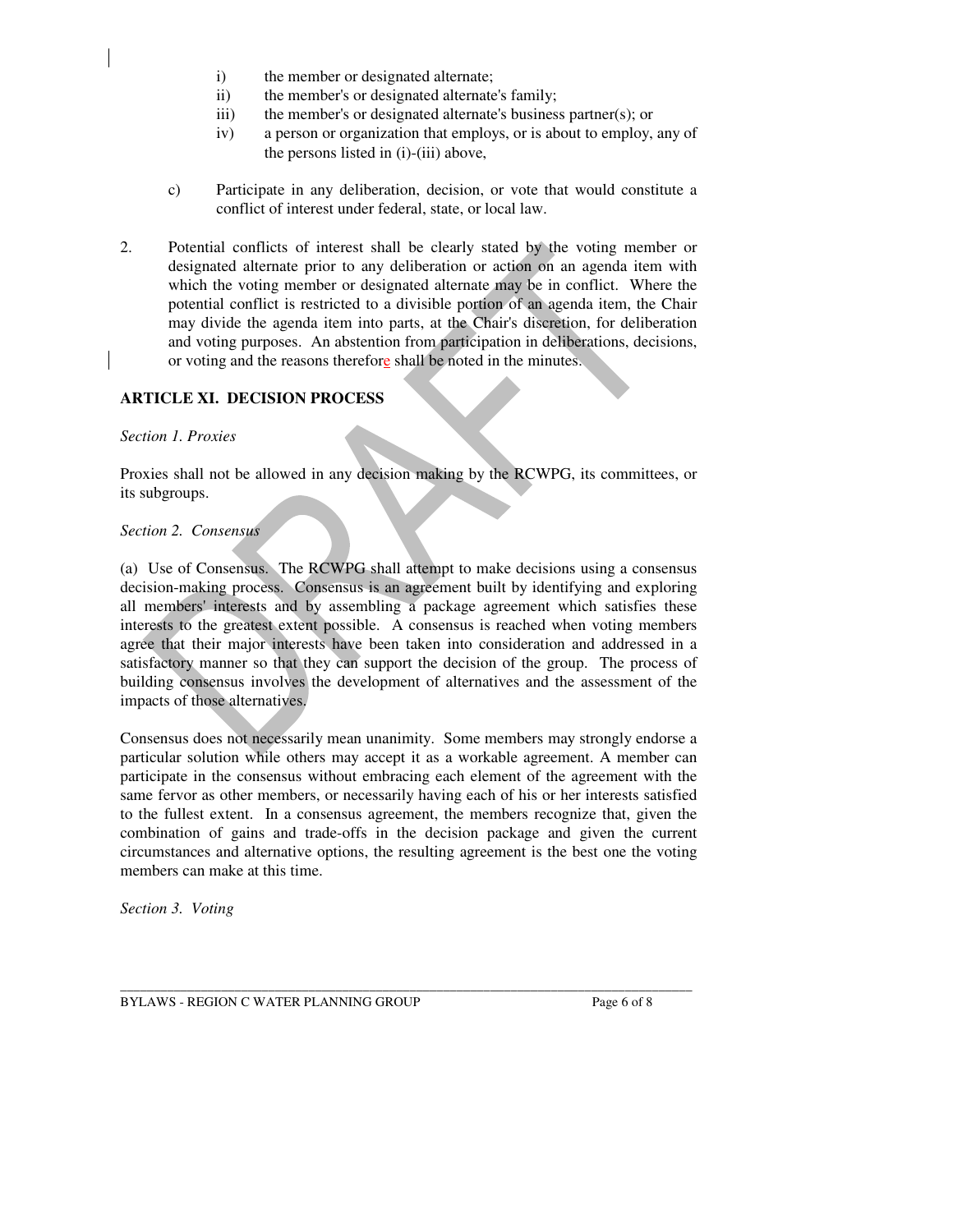If a consensus is not reached, the Chair shall entertain a motion to put the issue to be conclusively decided by agreement of not less than two-thirds (2/3) of the voting members present at a properly posted meeting, unless otherwise specified in this document.

*Section 4. Alternative Resolution*

If a favorable vote cannot be achieved in accordance with Section  $\beta$  of this article, the Executive Committee, if one has been created, or the Chairman if an Executive Committee has not been created, shall review the decision and the previous actions of the RCWPG. If it is the conclusion of the Executive Committee or the Chairman, in absence of an Executive Committee, that further discussions cannot resolve the issue, then the matter would be dropped or the process initiated to provide additional information.

## *Section 5. Final Adoption of the Regional Water Plan; Amendments*

The voting members of the RCWPG shall adopt the Regional Water Plan for the Region C Water Planning Area and any amendments by agreement of two-thirds (2/3) of the total voting membership.

## **ARTICLE XII. COMMITTEES**

The RCWPG may by motion establish committees and subgroups to assist and advise the RCWPG in the development of the Regional Water Management Plan. The membership and composition of the committees and subgroups shall be in accordance with the resolution adopted by at least two-thirds  $(2/3)$  of the voting members present at a properly posted meeting The RCWPG shall appoint a Chairman, Vice-Chairman, and Secretary of each committee or subgroup established. Members to committees and subgroups may be removed for the same reasons and process as voting members.

## **ARTICLE XIII. COMPENSATION**

Members of the RCWPG are not to be compensated for their expenses by the State of Texas. All travel expenses will be documented by the members and submitted to the political subdivision designated by the RCWPG to apply to TWDB for funding. The political subdivision contracting with the TWDB for the RCWPG shall compile the travel information from the members, which will be counted as an in-kind expense at the state rate that is in effect at the time the travel occurred.

## **ARTICLE XIV. AMENDING THE BYLAWS**

These Bylaws shall have full force and effect upon approval and adoption by the voting members. Amendments to these Bylaws must be approved by two-thirds (2/3) of the total voting membership.

\_\_\_\_\_\_\_\_\_\_\_\_\_\_\_\_\_\_\_\_\_\_\_\_\_\_\_\_\_\_\_\_\_\_\_\_\_\_\_\_\_\_\_\_\_\_\_\_\_\_\_\_\_\_\_\_\_\_\_\_\_\_\_\_\_\_\_\_\_\_\_\_\_\_\_\_\_\_\_\_\_\_\_\_\_

BYLAWS - REGION C WATER PLANNING GROUP Page 7 of 8

**Deleted:** after good faith negotiation it appears that a decision cannot be reached by the voting members utilizing the consensus approach

Formatted: Highlight

Formatted: Highlight Deleted: <mark>2</mark>

Deleted: thereto by consensus but not less than